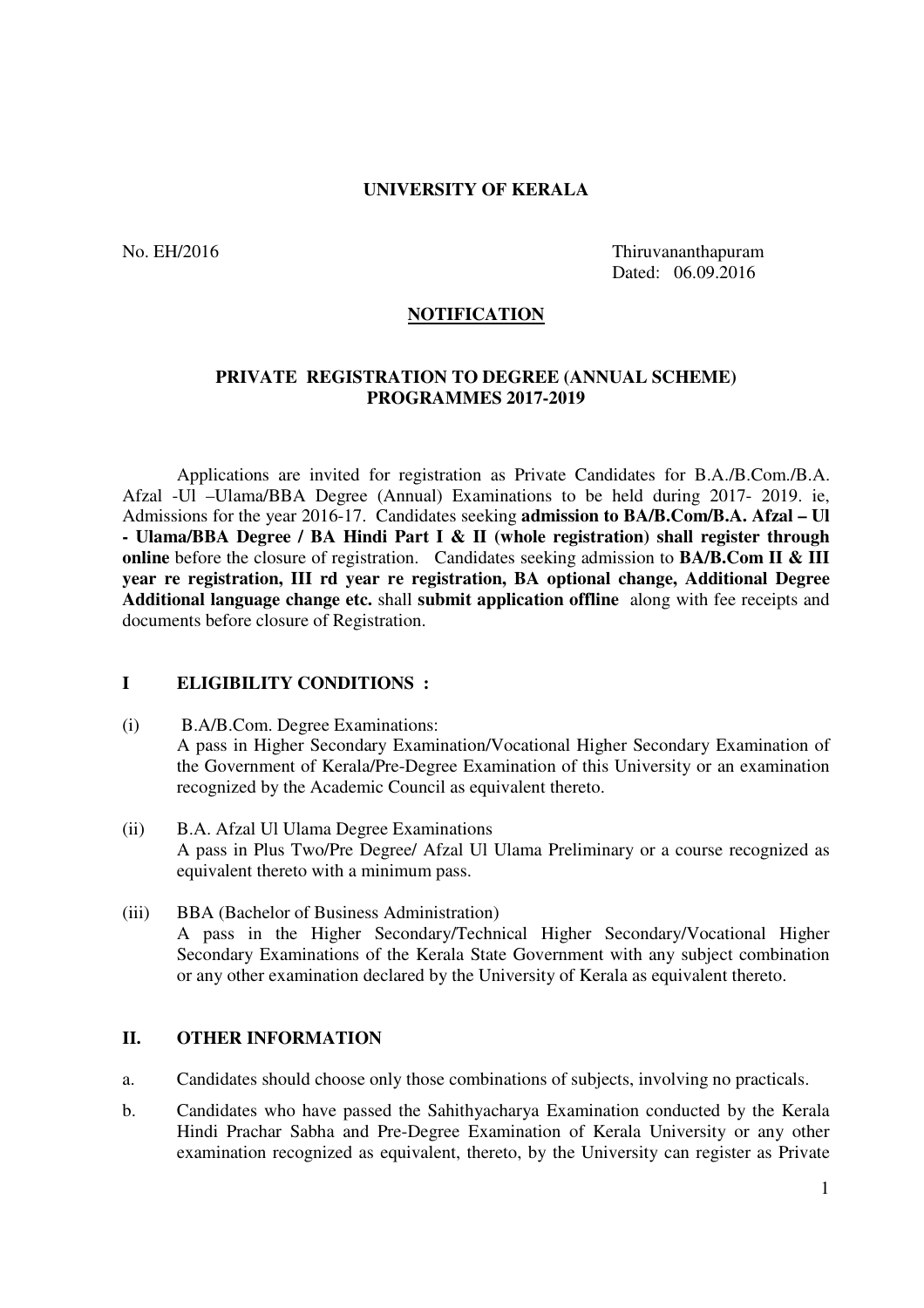candidates for B.A Hindi – Part I and Part II in two sittings. Such candidates should have completed 5 years after passing S.S.L.C & 3 years after passing the Pre-Degree examination or an examination recognized as equivalent by the University, prior to the II Year B.A Part I and Part II examination. These candidates can choose any language for part II as listed in  $VI E$  (i)

- c. Regular/Private Registered candidates under annual scheme who have registered/appeared for First/Second Year examination of B.A/B.Com. and have discontinued shall be permitted to register for II & III Year/III Year only respectively.
- d. Candidates who have passed the B.A/B.Sc. Degree Examinations of Kerala University under annual scheme can register for Additional Degree to B.A. with a different set of optional subjects and to B.Com. Part III. The minimum duration of the course is not less than two academic years and they shall take the examination for all the papers in one sitting at the end of the  $2^{nd}$  year. They are exempted from appearing for Part I & II which they have already passed.
- e. Candidates who have passed Part I & II of B.A. /B.Sc. Examinations, under annual scheme but failed in Part III shall be permitted to register for Optional change to B.A. with a different Optional Subjects. B.A. students should have registered/appeared for Final Year Examination. Optional change be permitted after cancellation of Part III of BA/B.Sc Examination. (Ac AII/1/2012 dated 05.09.2012). Candidate of optional change are permitted to choose their subsidiary subjects already taken by them as optional subjects. (AC A II /2/2013 dated 30.12.13)
- f. Candidates who are not matriculates of this University should apply for matriculation in the prescribed form remitting the fee.
- g. Candidates who have passed an examination other than the Pre-Degree Examination of Kerala University should apply for recognition in the prescribed form with fee. They should also forward the Migration Certificate from the University/Board from where they have passed the qualifying examination. Candidates from Calicut University need not apply for recognition. Candidates who have passed the H.S.E/V.H.S.E of Govt. of Kerala from 2003 onwards and AISSCE/ISC (twelve years) examination from 2005 onwards and SAY candidates need not submit individual Eligibility Certificate for Recognition of their qualifying examination. They should remit Rs. 200/- towards fee for Eligibility Certificate and submit the pay-in-slip along with the application for Eligibility Certificate. Sahithyacharya passed candidates applying for B.A. Hindi – Part I and Part II should submit individual Eligibility Certificate.

Those who have passed the compartmental examination of ISC/AISSCE and seek admission to a Degree Course in this University need not submit individual Eligibility Certificates.

Candidates who have passed the Pre-degree examination from University of Kerala need to submit only the Pass Certificate of Pre- degree and T C along with the application for Private Registration and required fee. If the T C is from any other Institution application fee for matriculation should be submitted.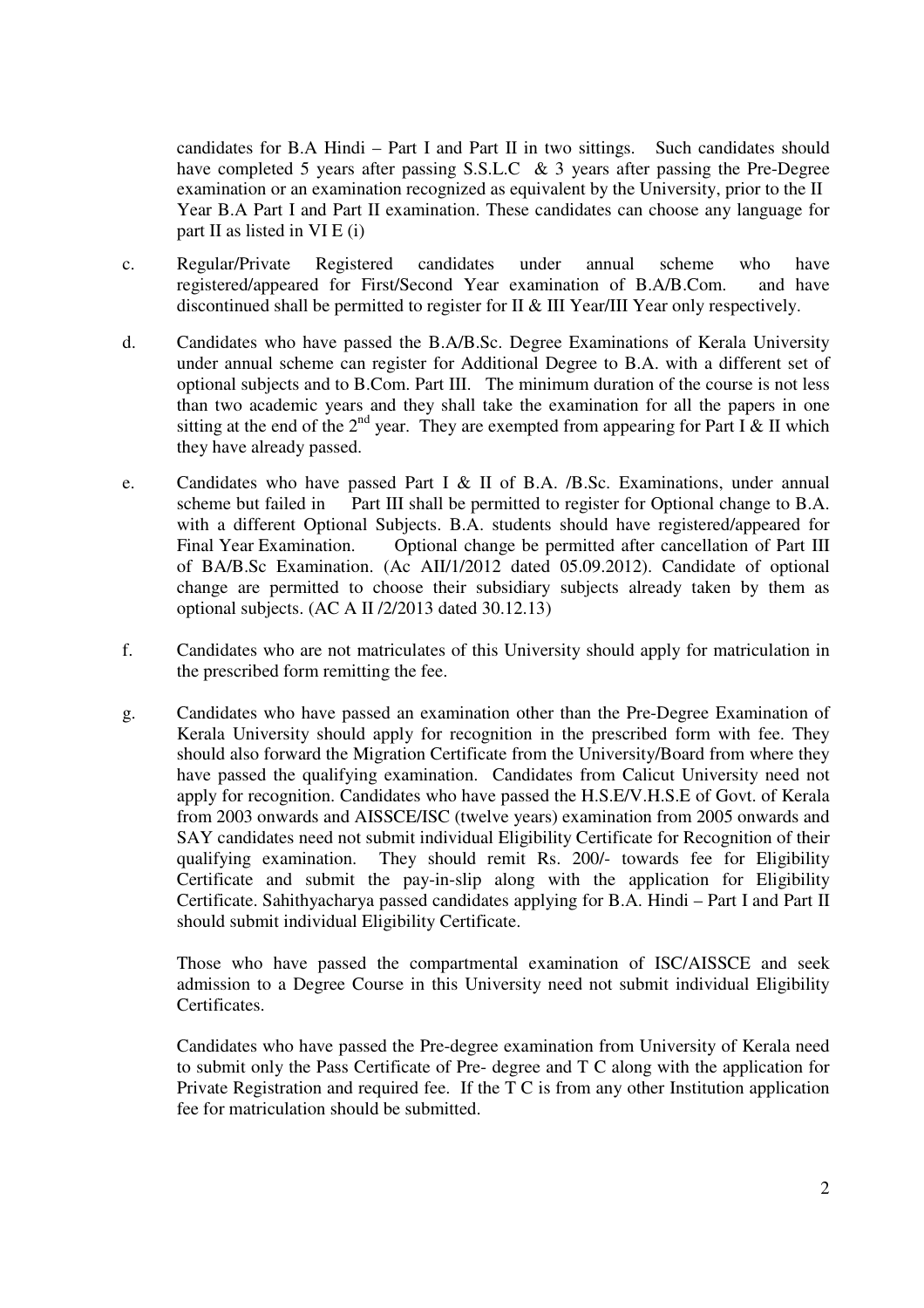- h. Candidates with higher degrees of this University can register to a lower degree examination provided they have basic qualification and satisfy the rules regarding Optional change. The minimum duration of the course is not less than two academic years and they shall take the examination for all the papers in one sitting at the end of the Second Year. They are exempted from appearing for Part I and II which they have already passed.
- i. M.Com. and B.Com. (Regular/Vocational/ Restructured) graduates who opt for additional Elective of B.Com. Degree should register only at the Institute of Distance Education.
- j. Those who register for B.Com. Degree Course cannot Opt "Electronic Data Processing and Computer Application", "Tourism and Hoteliering" as Optional.
- k. Deaf and dumb candidates who register for B.A./B.Com. Degree Course are exempted from appearing for Part II –Additional Language. Such candidates should apply for the eligible concession with the original Medical Certificate obtained from a Medical Practitioner with the latest photograph certified by the doctor.
- l. Sahithyacharya passed candidates who apply for Private Registration to B.A. Hindi Part I and Part II should submit Sahithyacharya Certificate and mark list, Eligibility Certificate, T.C., Migration Certificate and Pre-degree/H.S.E. or Equivalent Certificate.
- m. BA Degree holders in Hindi of University of Kerala with Sahithyacharya are permitted to take Additional Degree, provided they have passed 10+2(HS) and have successfully completed Part I and Part II of BA/B.Sc. Degree course.(ACAII/3/12847/2015 dtd 30/06/2015.
- n. B.A. Degree holders in Hindi of University of Kerala with Sahithyacharya after passing part I alone and who seeks additional degree are granted registration to Part II only, for One Year.
- o.. Candidates seeking Private registration should also apply for registration to the concerned examination immediately on issue of notification of the said examination. Candidate should appropriately register for  $I^{st}$ ,  $2^{nd}$ ,  $3^{rd}$  year examination on notification of each examination. If the candidate fails to register for the examination by remitting the examination fee during the relevant years, the Private Registration granted **stands discontinued**. The candidate should **register afresh after cancelling the discontinued portion of private Registration.**
	- p. Degree holders with Sanskrit as subsidiaries are eligible for additional degree in B.A. Sanskrit (General and Sanskrit special-Vedanta/Nyaya/Vyakarana/ Jyothisha/Sahitya).
	- q. A candidate who has passed B.Com Degree examination or who had been presented for I, II or III year B.Com Degree examination (under annual scheme or I to VI Semester of First Degree Programme under CBCS system) will be permitted to join BA Degree Course through Private Registration provided he had the requisite qualifications. The minimum duration of the course is not less than three years and they shall take the I year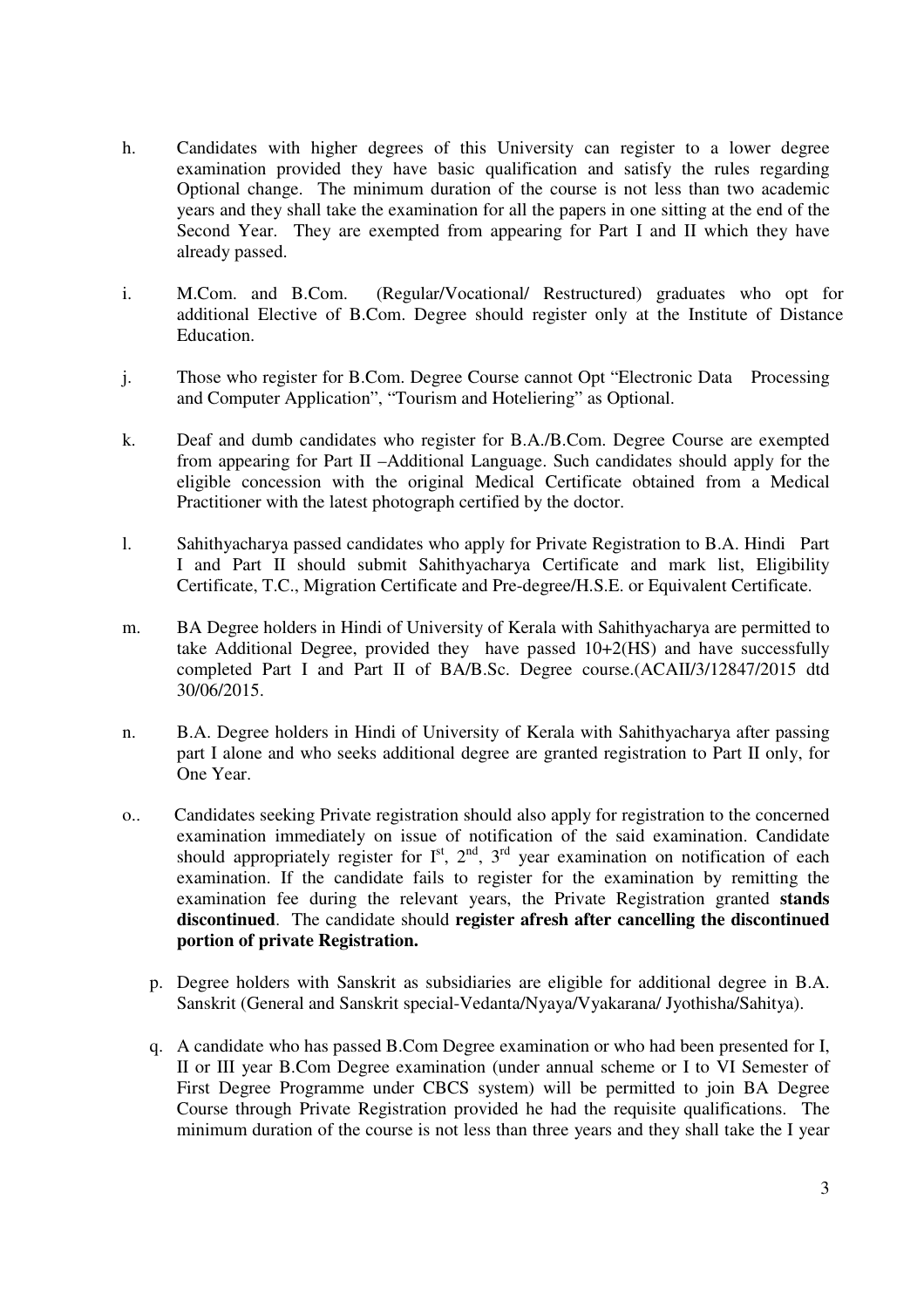examination at the end of I year, II year examination at the end of II year and III year examination at the end of III year.

- r. Candidates who discontinue their studies of the First Degree Programmes under CBCS system are eligible for admission to the same subject afresh under Annual Scheme through IDE/Pvt. Registration by cancelling the Courses and Examinations taken by the candidates in First Degree Programmes under CBCS system.
- s. BA (Restructured) Degree holders are permitted to take additional Degree in BA Arabic by undergoing a course of three year duration through Private Registration (Ac AII/3/2012 dated 04.09.2012).
- t. Candidates who have passed or not completed Afzal-ul-ulama (Preliminary examination and Degree Examination) from University of Calicut and from IDE, University of Kerala will be granted permission for Private Registration to BA Arabic of University of Kerala after cancelling BA Afzal-Ul-Ulama (Ac AII/3/27306/2014 dated 20.06.2014)
- u. Candidates who have passed Afzal-Ul –Ulama Preliminary Examination of the University of Calicut seeking Admission to B.A Degree in Arabic Language and Literature of University of Kerala through Private Registration need only to remit Rs. 200/- towards Eligibility Certificate along with application for Private Registration as in the case of students who have passed HSE/VHSE (Kerala) CBSE/ ICSE/ISC Examinations.
- v. Rashtra Bhasha Praveen title awarded by DBHPS, Madras is recognized as equivalent to BA Degree in Hindi of Kerala University, provided the title holders has passed Part I and II of BA/B.Sc. degree of Kerala University (U.O.No.ACC/2015 dtd 11.02.2015)
- w. B.A. Degree Course in English Language and Literature was re introduced through Private Registration from the academic year 2015-16 (U.O. No. AcAII/1/2015 dated 21.10.2015.
- x. Bachelor of Business Administration (BBA) Degree Course is introduced through Private Registration under annual scheme from the Academic Year 2016-17 vide U.O. No. Ac AIV/1/BBA (Annual) – Pvt Notification/2016 dated 17.06.2016.
- y. B.A. Afzal-Ul-Ulama Degree Course is introduced through Private Registration under Annual Scheme from the Academic Year 2016-17 vide U.O. No. Ac AII/1/2016 dated 29.08.2016.
- z. The maximum duration for completing a programme is restricted to  $Y+2$  years for Annual Programmes where 'Y' stands for the Normal or Minimum duration prescribed for completion of the programme.(U.O. No. Ac AIV/1/Uniform Span period/2016 dated 15.07.2016).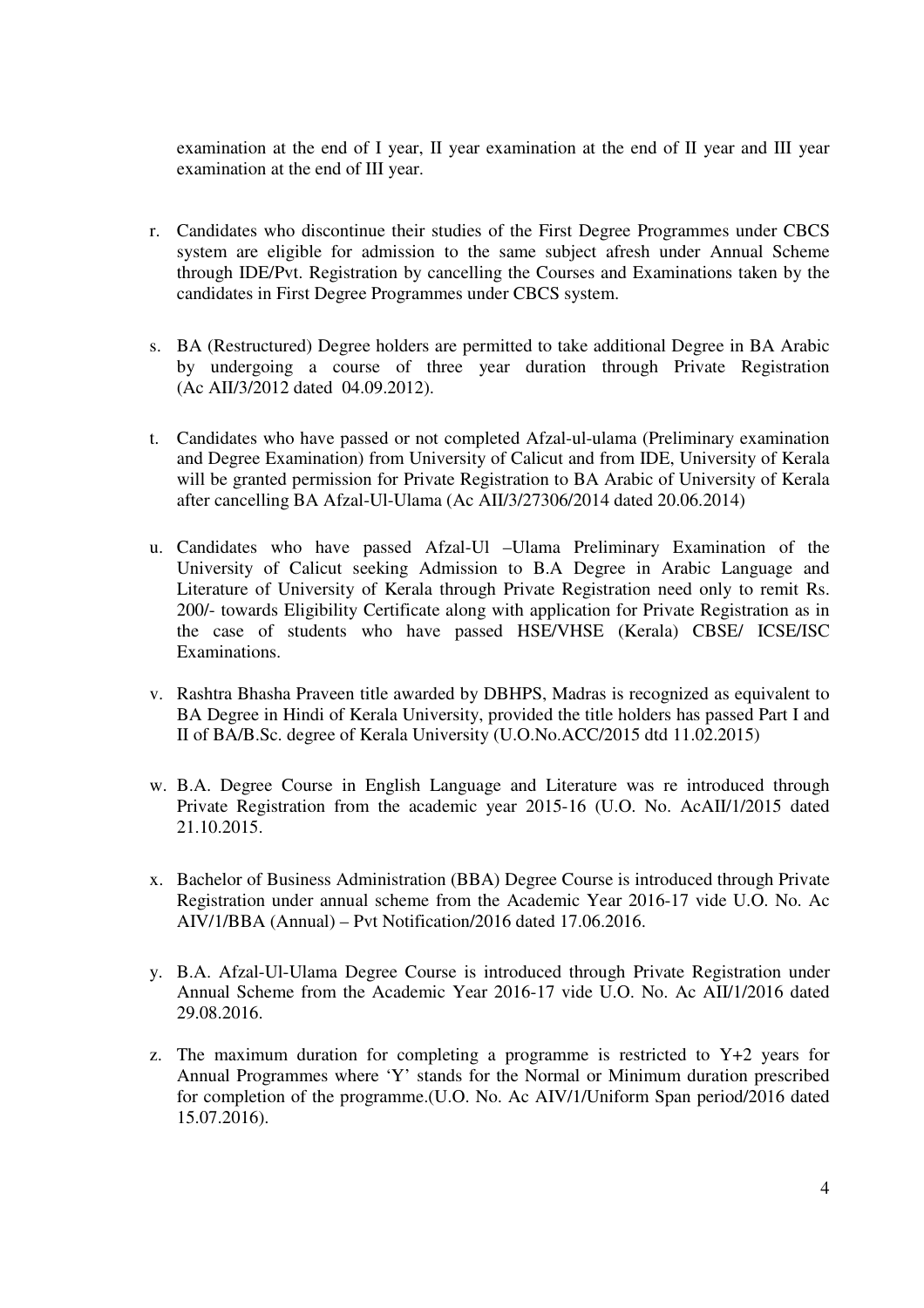| SL.<br>No.       | Name of<br><b>Examinations</b>                                                     | For<br>Registrat<br>ion | For<br><b>Affiliation</b> | Online<br><b>Registration</b><br>Fee        | Cost of<br><b>Downloaded</b><br>application | <b>Matricul</b><br>ation Fee<br>Rs. | Eligibi<br>lity<br>Fee<br>Rs. | Recog<br>nition<br>Fee<br>Rs. |
|------------------|------------------------------------------------------------------------------------|-------------------------|---------------------------|---------------------------------------------|---------------------------------------------|-------------------------------------|-------------------------------|-------------------------------|
| 1.               | B.A./B.Com./<br><b>B.A Afzal-Ul-</b><br>Ulama/BBA<br>(Whole<br>registration)       | Rs. 450/-               | Rs. 300/-                 | $Rs.250/-$                                  | Rs.100/-                                    | $100/-$                             | $200/-$                       | $300/-$                       |
| 2.               | B.A. Hindi-Part<br>I and Part II                                                   | Rs. 300/-               | Rs. 300/-                 | $Rs.250/-$                                  | $Rs.80/-$                                   | $100/-$                             | $200/-$                       | $300/-$                       |
| 3.               | B.A./B.Com.<br>(II & III Year<br>only)                                             | Rs. 300/-               | Rs. 300/-                 | Online<br>Registration<br>not<br>applicable | Rs. 40/-                                    | <b>NA</b>                           | <b>NA</b>                     | <b>NA</b>                     |
| $\overline{4}$ . | B.A./B.com.<br>(III Year only)                                                     | Rs. 150/-               | Rs. 300/-                 | Online<br>Registration<br>not<br>applicable | $Rs.40/-$                                   | <b>NA</b>                           | <b>NA</b>                     | <b>NA</b>                     |
| 5.               | B.A. Optional<br>change/<br>Additional<br>Language<br>change/Addition<br>al Degree | Rs. 150/-               | Rs. 300/-                 | Online<br>Registration<br>not<br>applicable | Rs. 40/-                                    | <b>NA</b>                           | <b>NA</b>                     | <b>NA</b>                     |

- **B.(1)Online Registration candidates** (BA/B.Com/B.A. Afzal-Ul-Ulama/BBA & BA Hindi Part I & II - whole registration) can remit private registration fee either at University cash counter or at any branch of "Friends Janasevana Kendrams" or by **SBT chalan slip**. The SBT chalan slip can be downloaded from the website. The Registration fee can be remitted in any branch of the State Bank of Travancore using the downloaded chalan vide **SBT A/c.No.67334622743**. No other fee can be remitted through this account. No DD is accepted.
	- **(2) Offline candidates** can remit the fees either at University Cash Counter or at any branch of "Friends Jana sevakendrams" or by Demand Draft at the SBI/SBT or the District Co-Operative bank drawn in favour of The Finance Officer, University of Kerala, payable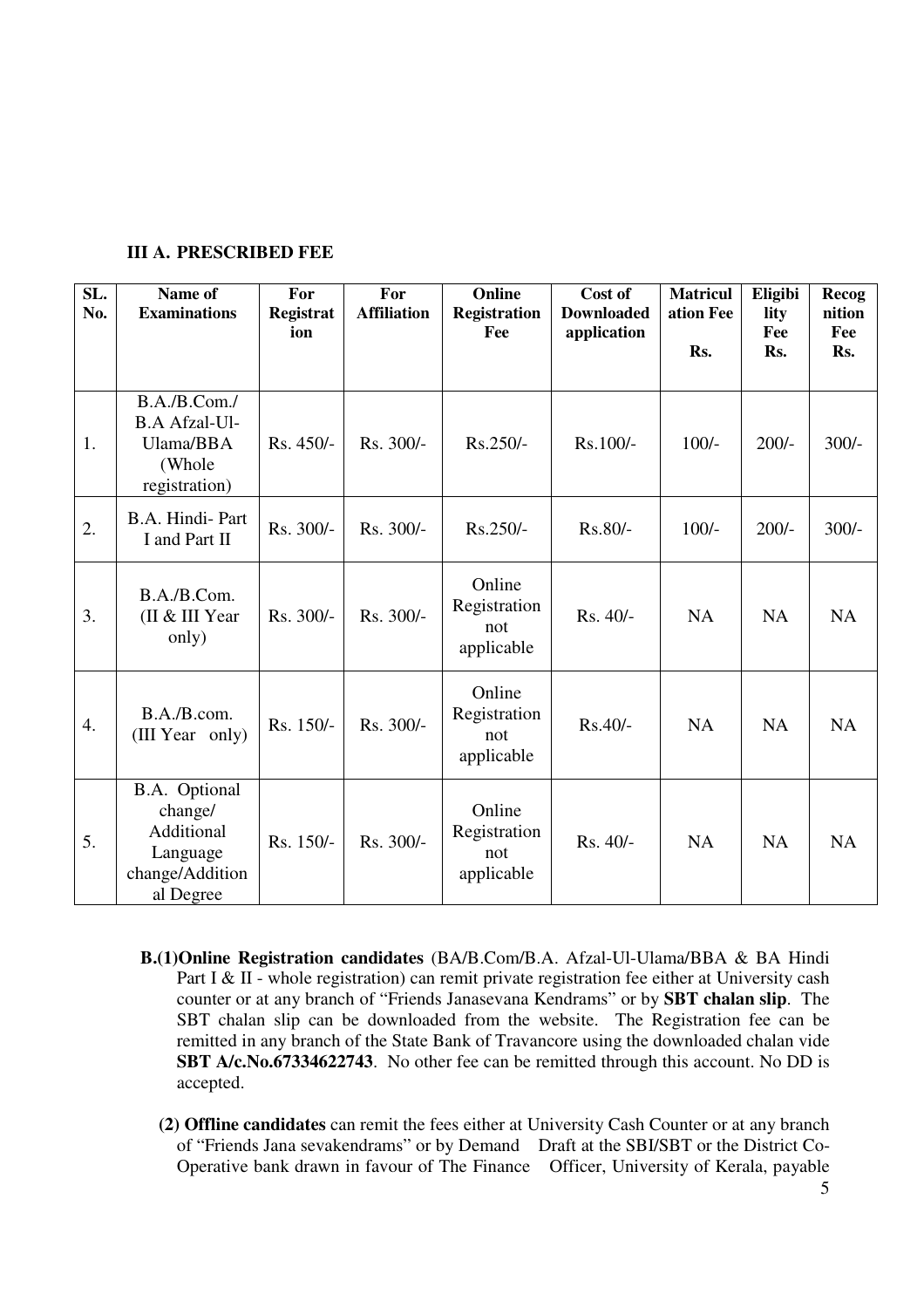at Thiruvananthapuram. (In the case of DDs, add Rs. 10/- as service charge. In the case of downloaded application add Rs.20/- each additionally) – **For those candidate who register for BA/B.Com II& III Year only, III rd year only, BA optional change/Additional Degree /Additional language change etc.** 

- C Candidate's name and purpose of remittance should be written on the reverse of the Demand Draft – For those who register as **offline candidates**.
- D. Separate fee receipts should be forwarded for registration, matriculation, recognition, eligibility & cancellation.
- E. The address furnished in the DD/Chalan should be the permanent home address of the candidate and should be identical with that shown in the application and envelope for returning the Private Registration Memo & Certificates.
- F. The Chalan remitted by the candidate with the address of unaffiliated Private Colleges will not be accepted.
- G. In the case of bulk remittances separate ledger sheets should be prepared for each purpose and such remittance should be completed at least 3 days prior to the last date notified by the University. Bulk remittance with more than hundred Chalan will be accepted only in the forenoon session on working days.

## **IV LAST DATE FOR SUBMISSION OF APPLICATIONS**

| <b>Without fine</b> | With fine of | <b>With Super fine</b> | <b>With Penalty of</b> |  |
|---------------------|--------------|------------------------|------------------------|--|
|                     | $Rs. 100/-$  | of Rs. 500/-           | <b>Rs. 1000/-</b>      |  |
| 01.10.2016          | 21.10.2016   | 31.10.2016             | 05.11.2016             |  |

## **V. GENERAL INFORMATION**

a (i) Those who register as **offline candidates** can obtain application for Registration, Matriculation, Recognition, Eligibility Certificate etc. either from the Forms Section at the University Office, Thiruvananthapuram – 34 or from the District/Taluk Information Centres of the University of Kerala. If the application form is to be sent by Post, the request form should be accompanied by a self addressed stamped envelope and the cost of application form paid by way of Kerala University pay in-slip or Demand Draft drawn in favour of 'The Finance Officer, University of Kerala' from SBI/SBT/DCB Branches. The request should be addressed to the Section officer, Forms Section, University of Kerala, Thiruvananthapuram –695034.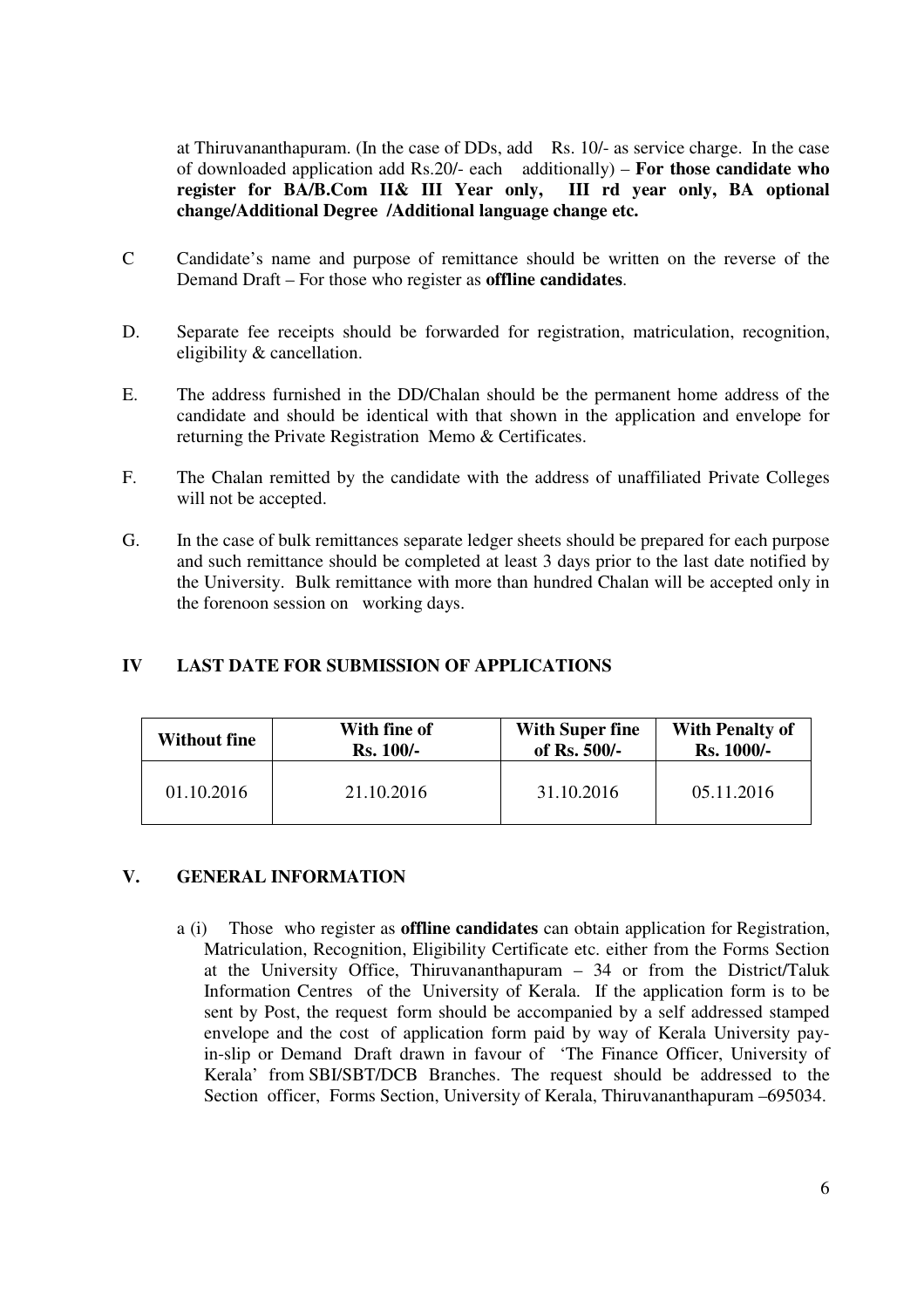Applications can also be downloaded from the University Website.

| Cost of Application form for Private Registration                                     | $Rs.40/-$                                                            |
|---------------------------------------------------------------------------------------|----------------------------------------------------------------------|
| Downloaded Application                                                                | $Rs.20/-$ to be added<br>additionally to fee for<br>each application |
| Cost of Application form for Recognition /<br>Matriculation / Eligibility Certificate | $Rs. 20/- Each$                                                      |

(ii**) Online Registration candidates** ( BA/B.Com/ B.A. Afzal-Ul-Ulama/and BA whole registration) shall register through online and shall submit print out of completed application, downloaded form of Matriculation, Eligibility and Recognition form duly filled in along with fee receipts/chalan slip (remitted separately) with necessary documents. An amount of **Rs.250/-** for online registration and **Rs.100/-** towards cost of downloaded application, in addition to normal fee are to be remitted by the candidate.

- . b. Special care should be taken by the candidates to forward all the required documents included in the list of enclosures with the Private Registration application, fastened firmly with all the enclosures.
- c. A self addressed (Home address only) stamped envelope worth Rs. 42/- should be forwarded with the application.
- d. Applications with all documents should reach the University Office on or before the last date notified. Fee remitted before the last date prescribed alone will not be considered as a claim for acceptance of the application.
- e. All defective/incomplete applications will be summarily rejected.
- f. Defective applications should be resubmitted rectifying defects within fifteen days from the date of the memo with a fine of Rs. 100/-, failing which a fine of Rs. 500/- is to be remitted. If the rectified defective applications are returned after one year but within the course duration, a fine of Rs. 600/- and after the completion of the course a fine of Rs. 700/- per year has to be remitted.
- g. Laminated certificates shall be delaminated before submission.
- h. Contact No. (Landline/Mobile) of the candidate shall be provided in the application.

## **VI. (A). B.A. DEGREE – MAIN OFFERED**

 1. Malayalam 2. Hindi 3. Tamil 4. Arabic 5. Sanskrit (General & Special) 6. Economics 7. History 8. Political Science 9. Sociology 10. Islamic History 11. Philosophy 12 Music 13 English 14. Afzal-Ul-Ulama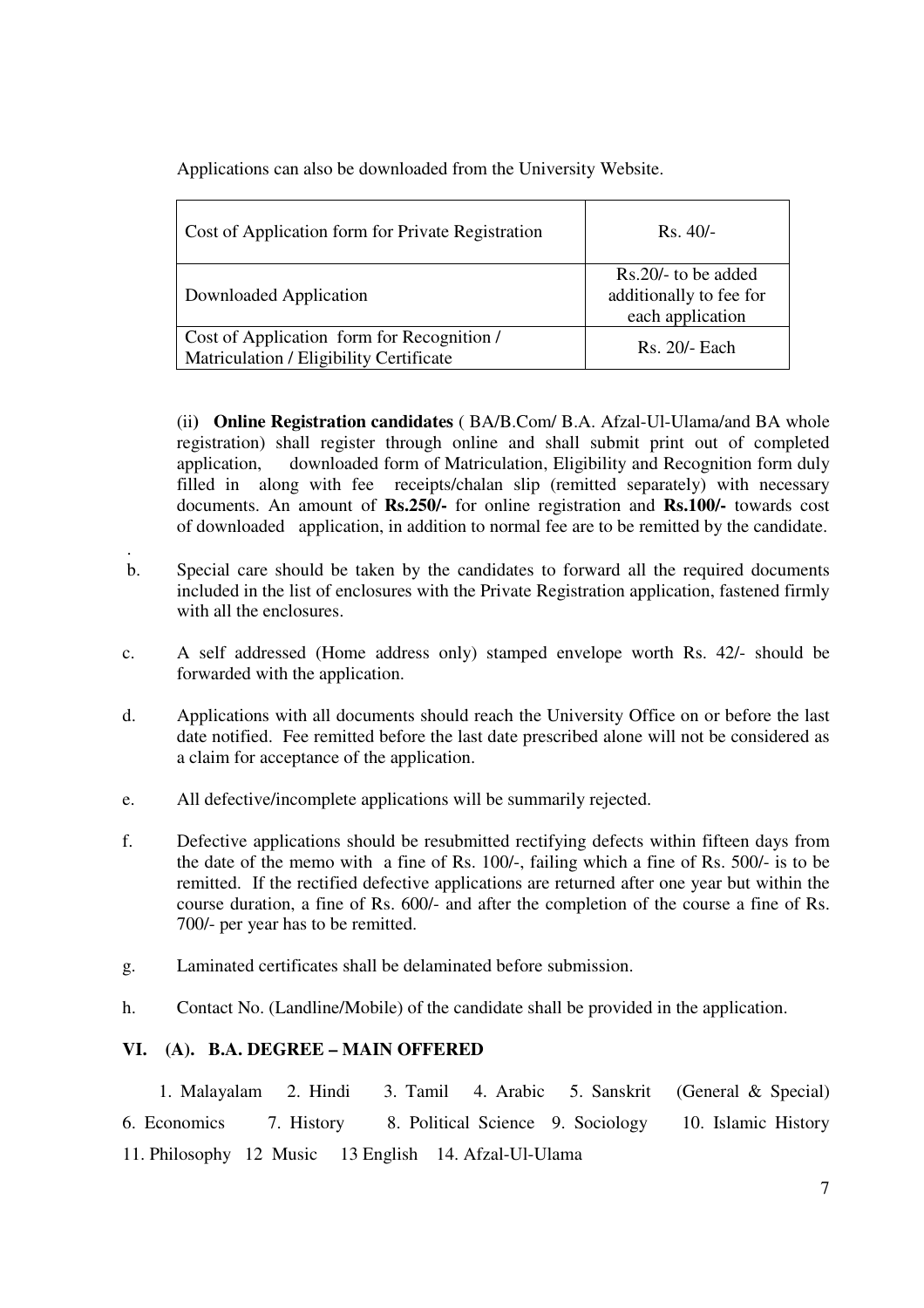## **B. SUBSIDIARIES FOR VARIOUS MAIN SUBJECTS**

## **1. Malayalam**

| Paper I  | -                        | Kerala Culture |
|----------|--------------------------|----------------|
| Paper II | $\overline{\phantom{0}}$ | Sanskrit       |

#### **2. Hindi**

| Paper I  | $\overline{\phantom{a}}$ | Functional Hindi (Compulsory) |
|----------|--------------------------|-------------------------------|
| Paper II | $\overline{\phantom{0}}$ | History of India or Sanskrit  |

#### **3. Tamil**

| Paper I –  |            | South Indian History with Special reference to           |
|------------|------------|----------------------------------------------------------|
|            |            | Tamil Culture (Compulsory)                               |
| Paper II - |            | Tamil Ithazhiyal (Tamil Journalism) or General Essay and |
|            |            | Translation                                              |
| 4. Arabic  |            |                                                          |
| Paper I    | $\sim$ $-$ | Tareekhul-Islam Wa Thaqua Fatuhu                         |
| Paper II   | $\sim 100$ | Secretarial Practice and Translation                     |

#### **5. Sanskrit**

| General (Language & Literature)                                                                              |          |        |                                     |  |
|--------------------------------------------------------------------------------------------------------------|----------|--------|-------------------------------------|--|
| <b>Subsidiares</b>                                                                                           | Paper I  | $\sim$ | Outline of Indian Culture – Part I  |  |
|                                                                                                              | Paper II | $\sim$ | Outline of Indian Culture – Part II |  |
| Nyaya, Vyakarana, Vedanta, Sahithya, Jyothisha<br><b>Special</b><br>$\bullet$ .<br>(Any one to be preferred) |          |        |                                     |  |

Special Papers I to IV

General Papers I to IV

#### **6. Economics**

Paper I & II - Any two Subjects from the following.

- (i) Political Science
- (ii) Indian History
- (iii) Sociology
- (iv) Mathematics
- (v) Kerala History
- (vi) Statistics

#### **7. History**

Paper I &II - Any two Subjects from the following.

- a. History of Travel and Tourism in India
- b. Tourism and Tourist Centres in India
- c. History of Journalism in Kerala
- d. General Economics
- e. Political Science
- f. Logic and Theory of Knowledge
- g. Sociology
- h. Psychology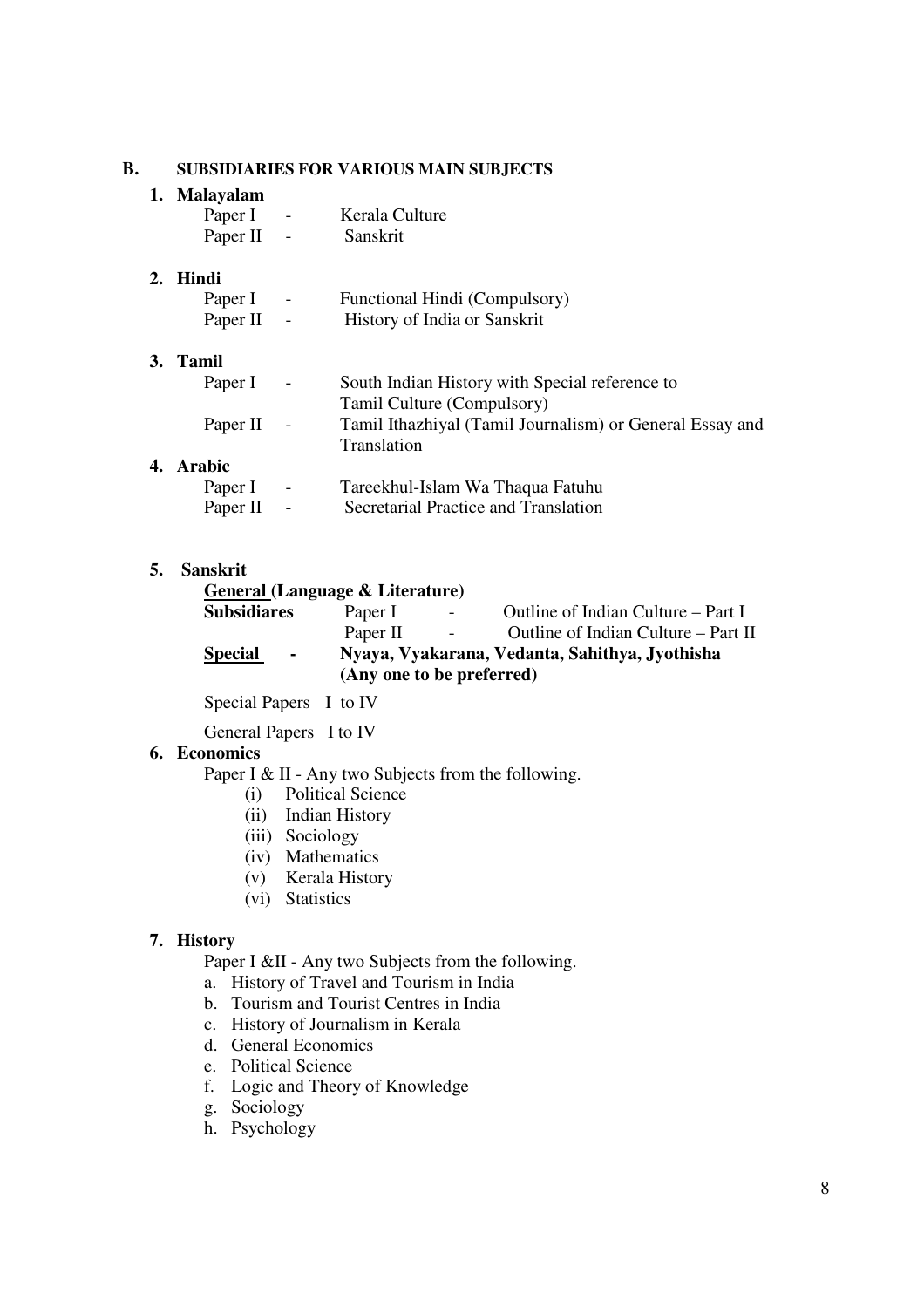#### . **8. Political Science**

Paper I &II - Any two Subjects from the following

- (i) General Economics
- (ii) World History
- (iii) Sociology

## **9. Sociology**

# Paper I &II - Any two Subjects from the following.

- (i) General Economics
- (ii) Political Science
- (iii) Indian History
- (iv) Statistics
- (v) Kerala History
- (vi) World History

#### **10. Islamic History**

Paper I &II - Any two Subjects from the following.

- (i) Political Science
- (ii) General Economics
- (iii) Sociology
- (iv) Indian History
- (v) Linguistics

## **11. Philosophy**

Paper I &II - Any two Subjects from the following

- (i) Political Science
- (ii) General Economics
- (iii) Social Psychology
- (iv) Abnormal Psychology
- (v) Sociology
- (vi) Aesthetics
- (vii) Comparative Religion
- (viii)

#### **12. Music**

| Paper I  | - | Veena          |
|----------|---|----------------|
| Paper II | - | Sanskrit/Tamil |

#### **13. English Language and Literature**

| Paper I  | $\overline{\phantom{0}}$ | <b>History of English Literature</b> |
|----------|--------------------------|--------------------------------------|
| Paper II | $\sim$                   | One of the following subjects        |

- i. Indian Literature in English
- ii. American Literature
- iii. Psychology
- iv. Journalism
- v. Travel and Tourism
- vi. Computer Application
- vii. Public Administration
- viii. Sociology
- ix. Political Science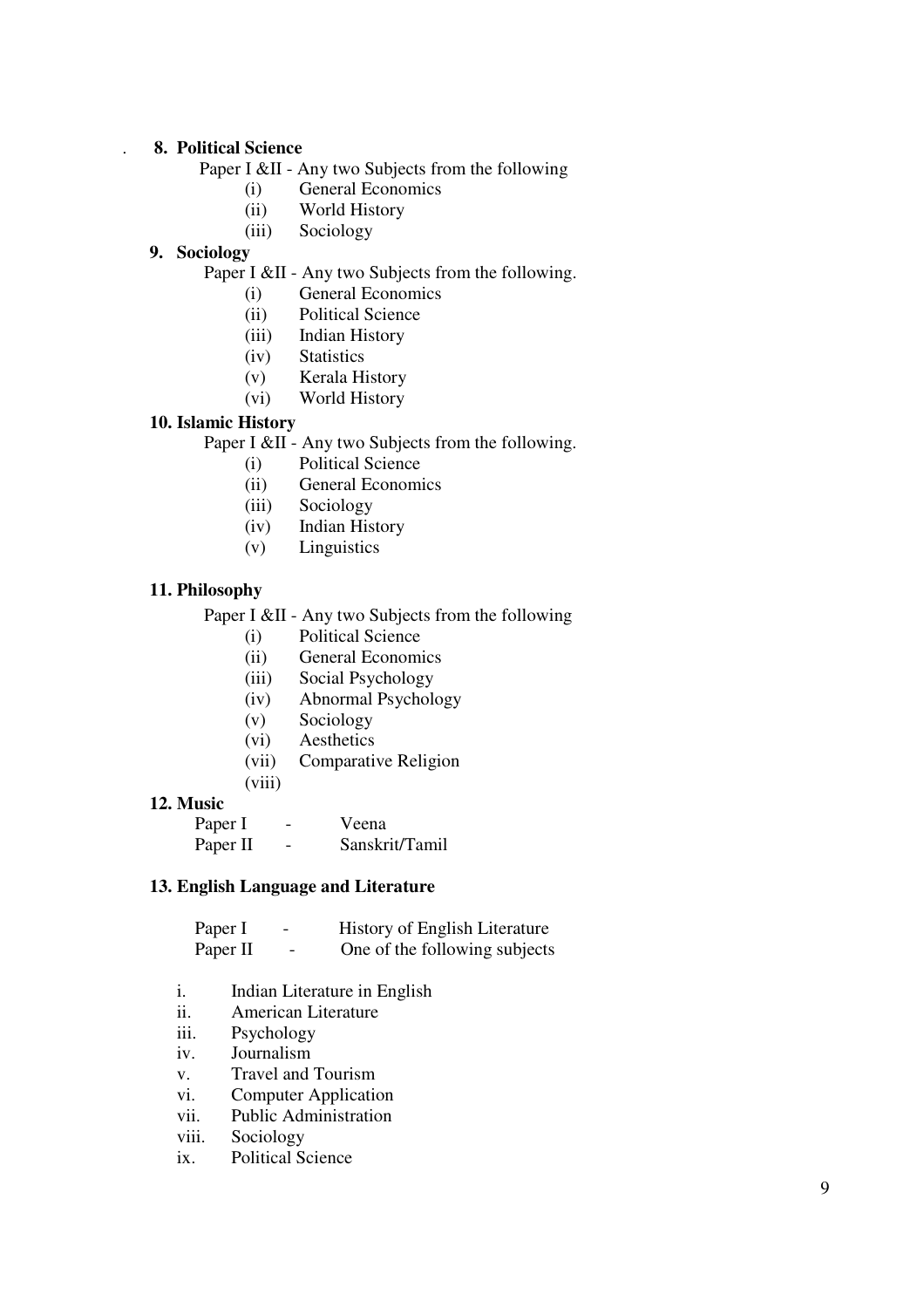- x. World History
- xi. General Economics
- xii. French
- xiii. Linguistics

## **14. B.A. Afzal-Ul-Ulama**

## **i.. Course of Study**

The Course is of three years duration.

## **ii.. II Language –** Arabic

## **iii.** Part III – Arabic Main

# **C. B.Com. – Optional Subjects**

Candidates can choose only "Taxation Law and Accounts" or "Co-operation" as their elective.

## **D.. BBA ( Bachelor of Business Administration)**

## **i**.. **Course of Study.**

The Course of Study shall comprise the study of the following subjects and should be completed within a minimum period of 3 years.

| <b>Ist Year</b> |                     |                                            |  |  |  |
|-----------------|---------------------|--------------------------------------------|--|--|--|
| Sl.No.          | <b>Subject Code</b> | <b>Course Title</b>                        |  |  |  |
|                 | <b>BBA P01</b>      | English Language Skills for Communication  |  |  |  |
|                 | BBA P02             | <b>Environment Studies</b>                 |  |  |  |
|                 | BBA P03             | Principles of Management                   |  |  |  |
|                 | <b>BBA P04</b>      | <b>Managerial Economics</b>                |  |  |  |
|                 | <b>BBA P05</b>      | <b>Quantitative Methods for Management</b> |  |  |  |
|                 | <b>BBA P06</b>      | <b>Business Environment</b>                |  |  |  |

# **II Year**

| Sl.No. | <b>Subject Code</b> | <b>Course Title</b>                  |
|--------|---------------------|--------------------------------------|
|        | <b>BBA P07</b>      | <b>Marketing Management</b>          |
|        | <b>BBA P08</b>      | <b>Financial Management</b>          |
|        | <b>BBA P09</b>      | Human Resource Management            |
|        | <b>BBA P10</b>      | Production and Operations Management |
|        | <b>BBAP11</b>       | <b>Business Laws</b>                 |
|        | BBA P12             | <b>Accounting for Managers</b>       |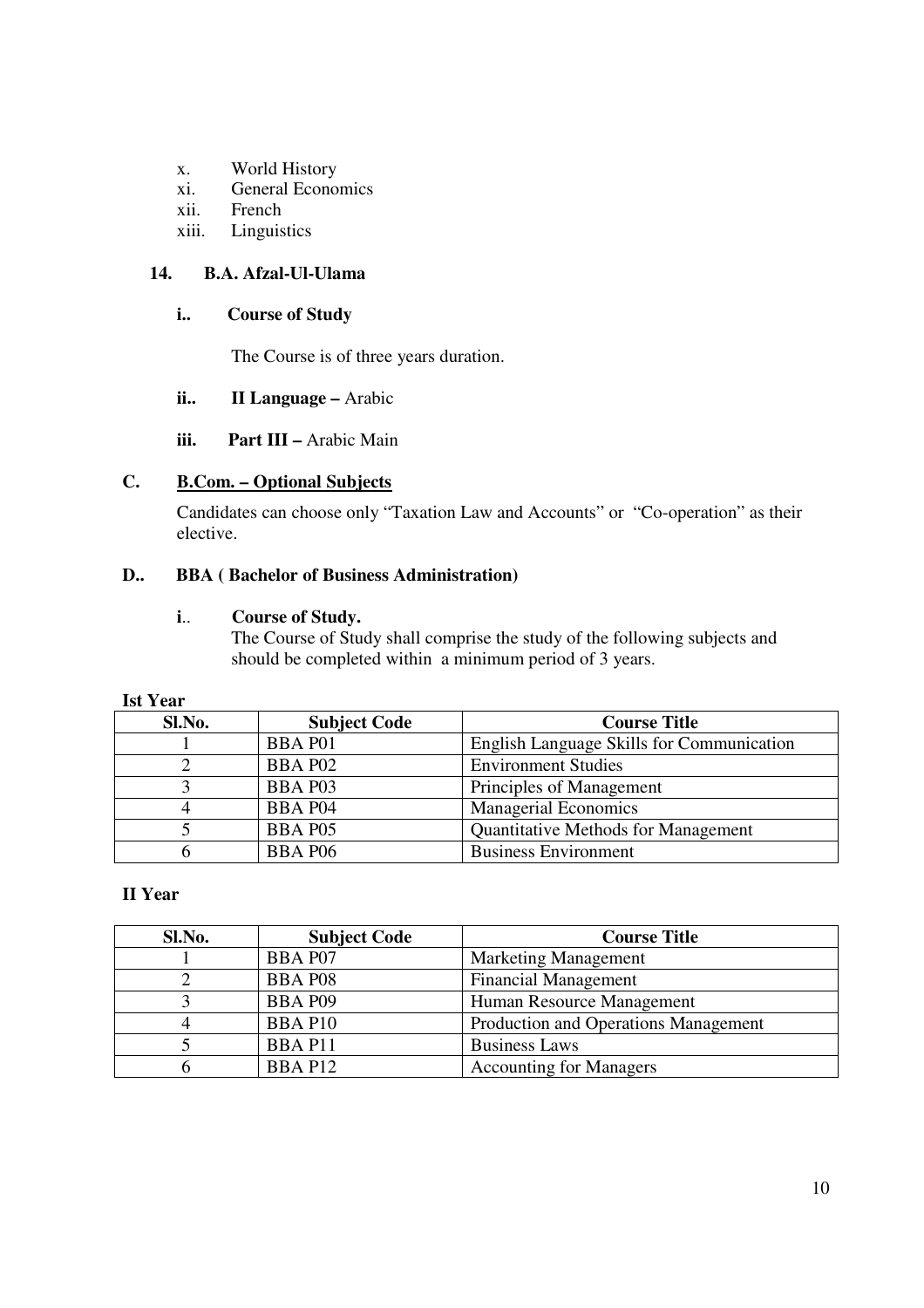## **III Year**

| Sl.No. | <b>Subject Code</b> | <b>Course Title</b>                   |
|--------|---------------------|---------------------------------------|
|        | BBA P13             | Strategic Management                  |
|        | <b>BBA P14</b>      | <b>Financial Markets and Services</b> |
|        | <b>BBA P15</b>      | Foreign Trade                         |
|        | BBA P16             | E-Commerce and Cyber Laws             |
|        | <b>BBA P17</b>      | Corporate Taxation                    |
|        | <b>BBAP18</b>       | <b>Entrepreneurship Development</b>   |
|        | <b>BBA P19</b>      | Case Study Analysis                   |

## **ii.. Time limit for completion of Programme**

A candidate shall be required to complete the programme within a period of 5 years after joining the BBA Course.

## **E.(i) II Language for B.A.**

| 1. Hindi | 2. Malayalam                                       | 3. Tamil 4. Arabic             | 5. Sanskrit |
|----------|----------------------------------------------------|--------------------------------|-------------|
|          | 6. Syriac 7. French                                | 8. German 9. Russian 10. Latin |             |
|          | 11. Hebrew 12. Special English (for BA candidates) |                                |             |

## **(ii) Additional Language/Modern Language for B.Com..**

| 1. Hindi             | 2. Malayalam |          | 3. Tamil 4. Arabic 5. French |  |
|----------------------|--------------|----------|------------------------------|--|
| 6. German 7. Russian |              | 8. Latin |                              |  |

## **F. Original Documents to be Submitted along with Private Registration Applications**

- 1. Print out of completed application for Online Registration Candidates. / Application Form for Private Registration – for Offline Candidates
- 2. Downloaded application of Recognition for students of ISC, CBSE (+2) Course and PDC/HSE/Degree of any other University or Board outside Kerala - (except Calicut University)
- 3. Downloaded form of Matriculation (for those who are enrolling under Kerala University for the first time)
- 4. Downloaded form of Eligibility Certificate (Original Eligibility Certificate issued from Kerala University should be submitted by candidates who have passed their PDC/HSE/Degree from any other University or Board outside Kerala)
- 5 (a) Fee receipt (University pay-in-slip or Friends Counter Receipt or SBT Chalan slip (remitted at any branch of SBT) through A/c No. 67334622743. No other fee can be remitted through this account. No DD is accepted - **For Online Registration candidates.** (b)Fee Receipt (University pay-in-slip or Friends Counter Receipt or Demand Draft) drawn in favour of "The Finance Officer, University of Kerala" drawn on SBT payable at Service Branch, Thiruvananthapuram or SBI main Branch, Thiruvananthapuram or District Co-operative branch, Head Office, Thiruvananthapuram – **For Offline Candidates**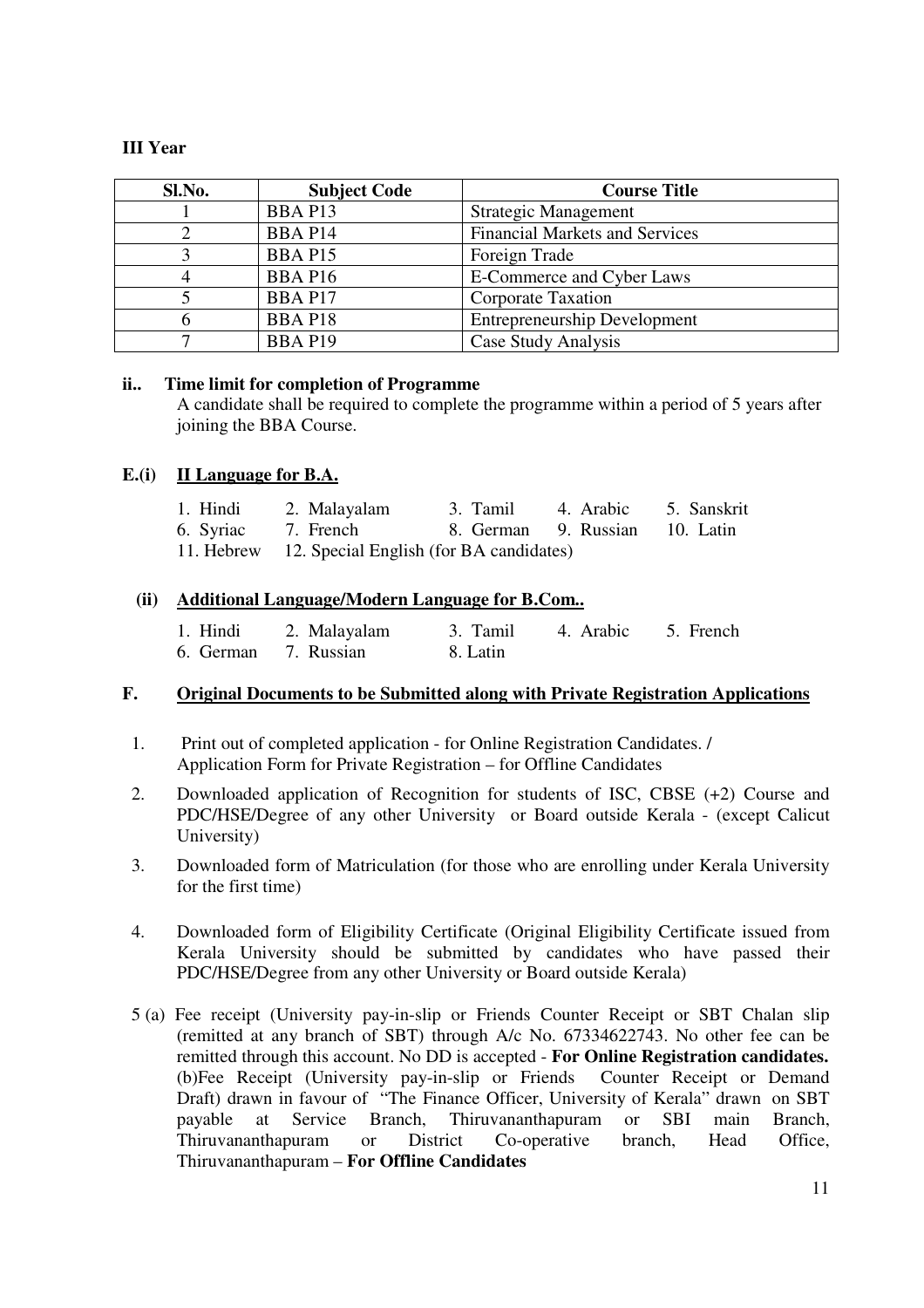- 5. Original mark lists and Pass Certificates of PDC,HSE, VHSE, THSCE, ISC, CBSE (+2) or Degree Certificate. The candidates who have passed the Qualifying Examination in more than one chance, should submit all the mark lists(which is eligible or not eligible).
- 7. Original Transfer Certificate (The Date of Birth in T.C should be written in figures and in words).
- 8. Migration Certificate for those who have passed ISC, CBSE (+2) or PDC/HSE/Degree from any other University or Board outside Kerala)

.

- 9. A self addressed cover of 30 cm x 25 cm with sufficient stamps affixed on it to return the Certificates.
- 10. Eligibility Certificate obtained from University of Kerala for NIOS candidates, and those who have passed HSE/VHSE/ of Government of Kerala upto 2002 and AISSC/ISC twelve years) examinations upto 2004.
- 11. An attested copy of SSLC/THSCE/ICSE/CBSE (Secondary School) mark lists/pass certificate. The Name and Date of Birth of the candidate in the application and in the qualifying certificate should be the same.
- 12.  $2<sup>nd</sup> \& 3<sup>rd</sup>$  year/3<sup>rd</sup> year only candidates shall also produce the +2 mark lists/pass certificate and  $1<sup>st</sup>/2<sup>nd</sup>$  year degree marklists.
- 13.  $2<sup>nd</sup>$  and  $3<sup>rd</sup>$  year,  $3<sup>rd</sup>$  year only, Additional Degree, Optional change, Additional Language change candidates etc shall apply for Private Registration as Offline Candidates**.**

## **Serial No.6 to 11 is applicable to both Online and Offline Candidates.**

Note: - If the original TC is lost the candidate shall submit duplicate TC along with an affidavit from a first class Judicial Magistrate or a Notary Public to the effect that "The original TC has been irrecoverably lost and it has not been used for any other purpose and this affidavit is sworn to be produced before the authorities of University of Kerala for Cancellation / Registration" purpose.

The **Online Registration** can be done from the website **www.de.keralauniversity.ac.in**  from  $<< 09.09.2016$ .  $>>$